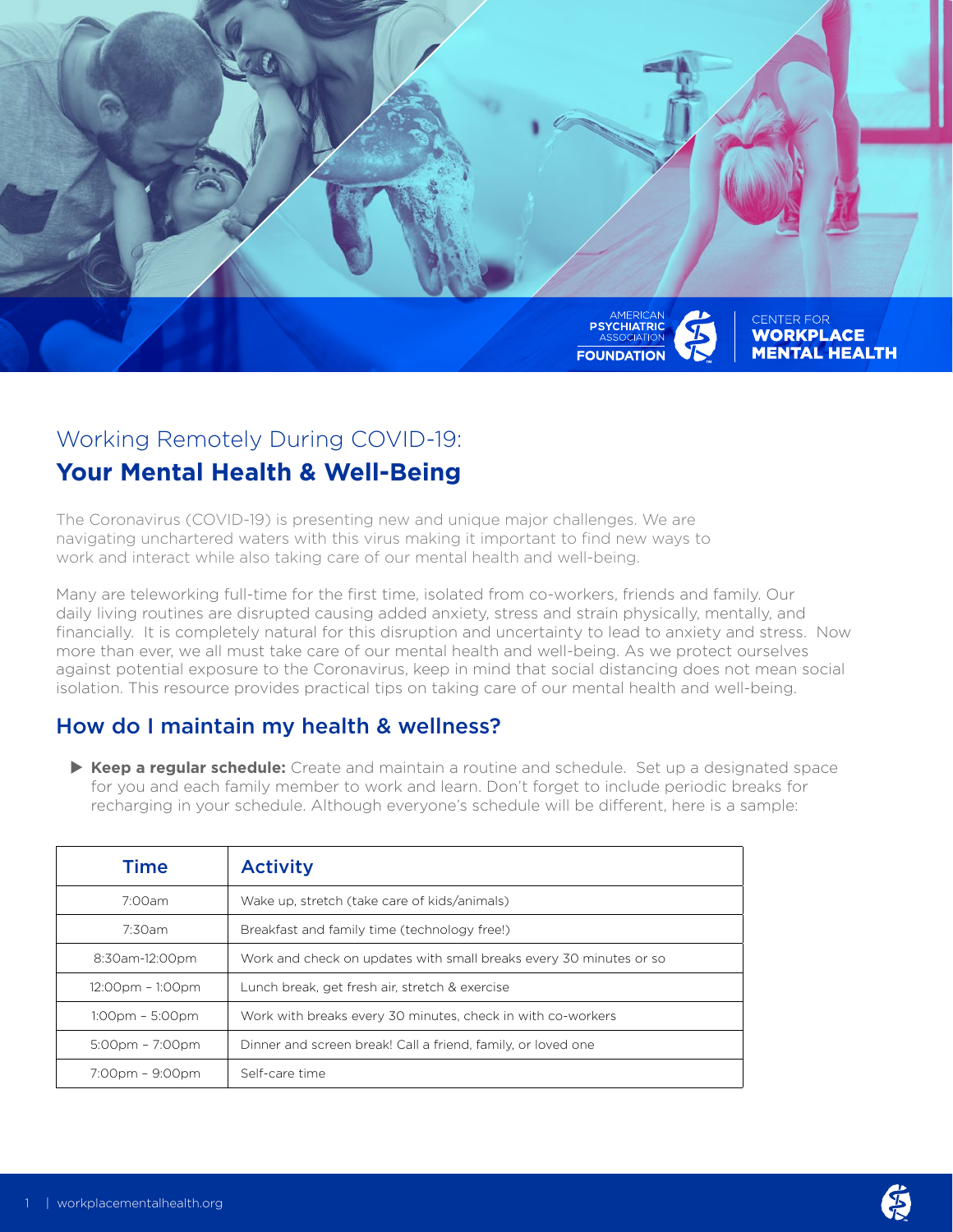- ▶ Stay connected: Stay connected with family, friends, and support systems using technology like facetime, skype, google hangout and other video-based options. Talk about your fears and concerns with people you trust. Chances are they are feeling the same way.
- X **Keep your immune system strong:** Make a commitment to staying strong by:
	- » Washing your hands with soap for 20 seconds (or 2 happy birthdays!)
	- » Getting enough sleep
	- » Eating well and staying hydrated
	- » Taking vitamins
- $\triangleright$  **Prioritize personal hygiene & limit contact with others:** This is imperative to avoid spreading the virus. Here's what should be done:
	- » Again, worth repeating, wash your hands thoroughly with soap and water for 20 seconds and use hand sanitizer regularly.
	- » Use a tissue to cover your sneeze or cough, or when unavailable, cough or sneeze into your elbow.
	- » Disinfect with anti-bacterial wipes areas and objects that are heavily trafficked or are touched regularly where you live and work.
	- » Avoid contact with those who are sick and avoid touching your face - eyes, nose, and mouth.
	- » Stay home when you are sick.
- ▶ Exercise & stav active: This is not only good for your physical health, but your mental health too. Periodically, get up and move around your home. Walking, stretching, planks or jumping jacks, whatever works best for you to reduce or alleviate stress and increase endorphins. While our favorite gyms and fitness centers are closed during this time, many are offering free livestreams or app-based workouts for members and the general public, so check online to see what's available.
- ▶ Get fresh air: If circumstances allow, go outside for a brisk walk and fresh air, but avoid crowds and close contact with others.
- ▶ Stay informed: Knowledge is power and it's good to stay updated on progress being made in combatting the virus. Stay informed on the latest updates from reliable sources like the Centers for Disease Control (CDC) and the World Health Organization (WHO).
- **Limit media consumption:** Avoid continuous exposure to news, media, and social media that may trigger or elevate anxiety, stress or panic. Stay informed but limit media consumption.
- **> Set boundaries on work schedule:** When working from home, be sure that you are working reasonable hours. It can be tempting to work more while you have your work at home, however it can also be taxing on your health and well-being, so stick to a schedule with healthy boundaries.
- **Distract & redirect:** Engage in activities that benefit your well-being, bring you joy and distract you from existing challenges. This might include meditation and yoga, often offered free online. You may also enjoy journaling, reading, art projects, cooking with new recipes, breathing exercises, or listening to a calming podcast or music.
- ▶ Get creative: share tips with co-workers and friends on what's working well for you and encourage them to do the same. Come up with new ideas like planning a google hangout at a mutually agreed upon time to exercise together – like 1-minute planks, 10 jumping jacks, whatever you decide, but keep it simple. Share photos of pets on how they are enjoying the new routine. The sky's the limit on creative ways to stay connected.

## How do I manage my mental health condition during this challenging time?

The information included above applies to everyone whether you experience a mental health condition or not. Here are additional tips for those diagnosed with mental health conditions:

- ▶ Continue treatment & medication:
	- » Despite changes in routine, it is extremely important to follow your treatment plan.
	- » If your symptoms change or you need reassurance during this difficult time, call your treating provider's office to see if they are offering virtual visits. Tele-mental health visits are growing and an important way to connect with care.

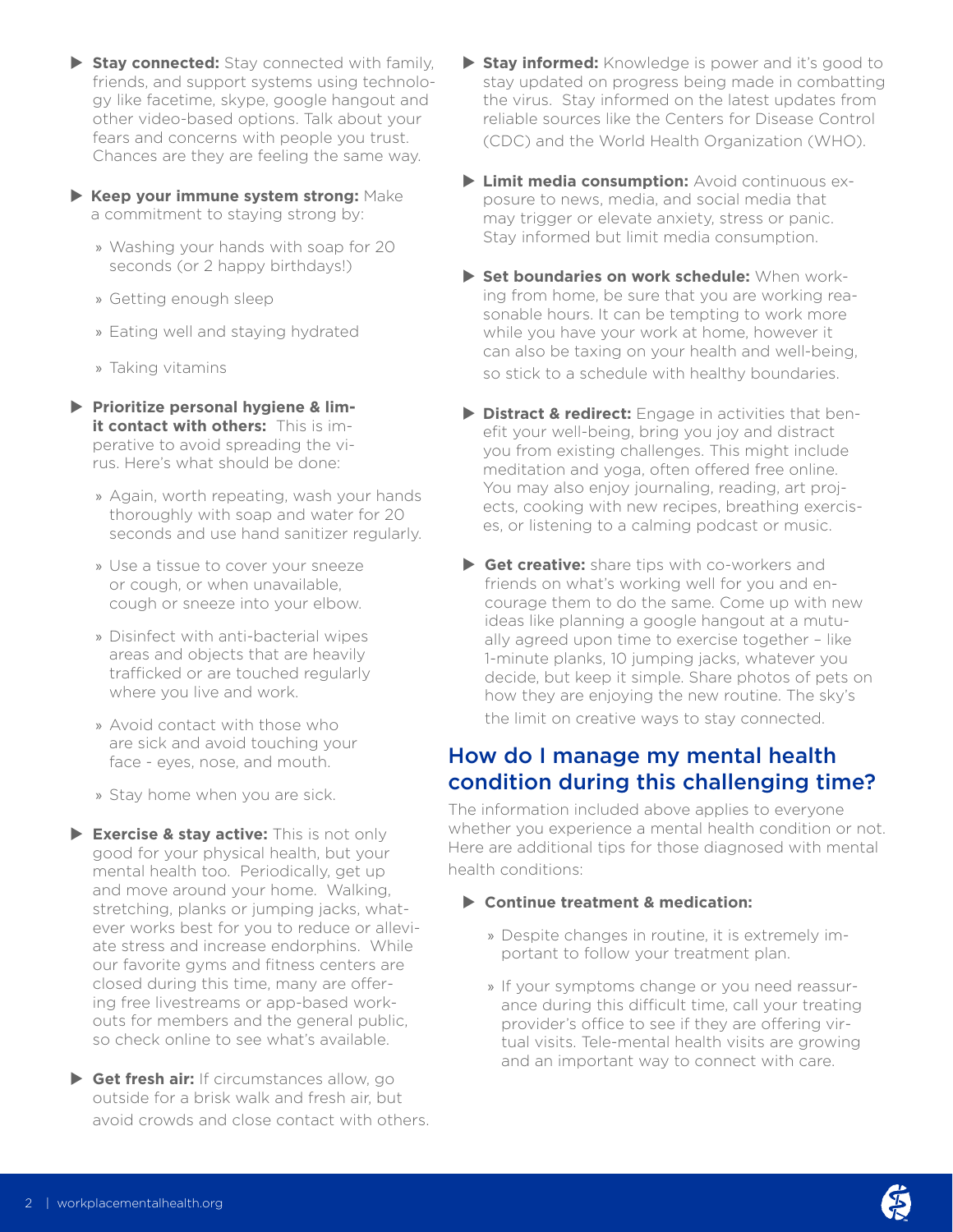- » Be sure that medication refills are up to date. If you are concerned about running low, request that your treating health care provider approves a 60-or -90-day supply of medication.
- » Cold and flu medications may interact with antidepressants and/or antipsychotics so consult with your health care provider or pharmacist if you are using over the counter medications.
- **Responding to symptoms of COVID-19:** If you are feeling symptoms that may be associated with the COVID-19 virus, call your primary care provider first to talk about next steps in care. This virus continues to strain hospital resources so it's best to get directions from your primary care provider on what to do rather than going to an emergency room.
- X **Recognize warning signs & triggers:** Continue to monitor new or worsening symptoms you may be experiencing with either your mental health or overall health and well-being. Do your best to keep your stress level low and engage in activities, like those listed above, that help you manage your stress levels during this disruptive time.
- X **Engage your support network:** Just as you would during other major life changes, stay connected with family and trusted friends and let them know if you need extra support during this challenging time. That might include regular phone calls, check-ins, and related support. Be clear about what you need during this time.

## What can managers and HR professionals do to support employees?

With many organizations requiring employees to stay out of the office, it's more important than ever to encourage and facilitate regular communication with employees. Here are tips for managers and human resource professionals in supporting employees in staying connected to the workplace and each other:

 $\triangleright$  **Show empathy & be available:** Understand that employees are likely feeling overwhelmed and anxious about circumstances related to the virus. Make yourself available to your staff to talk about fears, to answer questions and to reassure them about work and other issues that might come up.

- ▶ Stay connected with communication & **meeting tools:** Use virtual meeting options with video, like Zoom and JoinMe, for regular check-ins and to allow teams to connect with one another "face-to-face."
- ▶ Recognize the impact of isolation & loneli**ness:** Working remotely can cause people to feel isolated, making it more important to routinely check in with your team, not only about their work product, but also to see how they are doing. Loneliness can lead to depression and other mental health issues. Be aware of significant changes you may see in your team member's personality or work product, because it may be a sign that a person is struggling.
- **Encourage online training:** This is a great time to encourage employees to sharpen their skills with online training. It is also a good distraction to focus on learning rather than worrying about other issues. Find online trainings and new learning opportunities to recommend to employees.
- X **Check in with your EAP & Health Plan:** Check in with your Employee Assistance Program (EAP) to confirm their availability and to coordinate support for employees. Remind the staff that the EAP is there if they need support and can connect employees with behavioral health support if it's needed. Also, connect with the organization's health plan(s) to learn what they are offering to support plan members and pass that information onto employees. Be sure to include all relevant weblinks and phone numbers for both the EAP and health plan in communicating with employees.